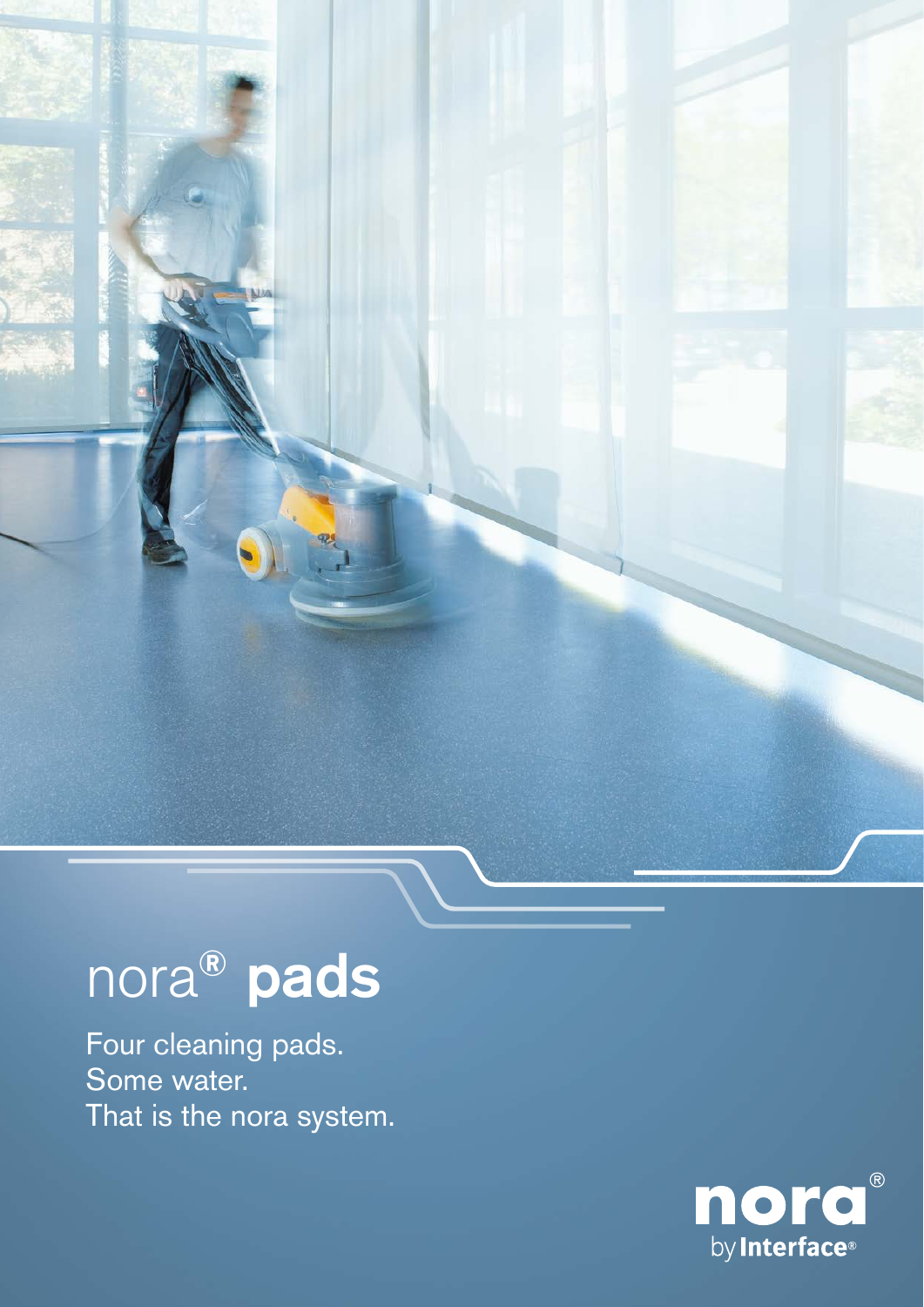Photos: © Claus Langer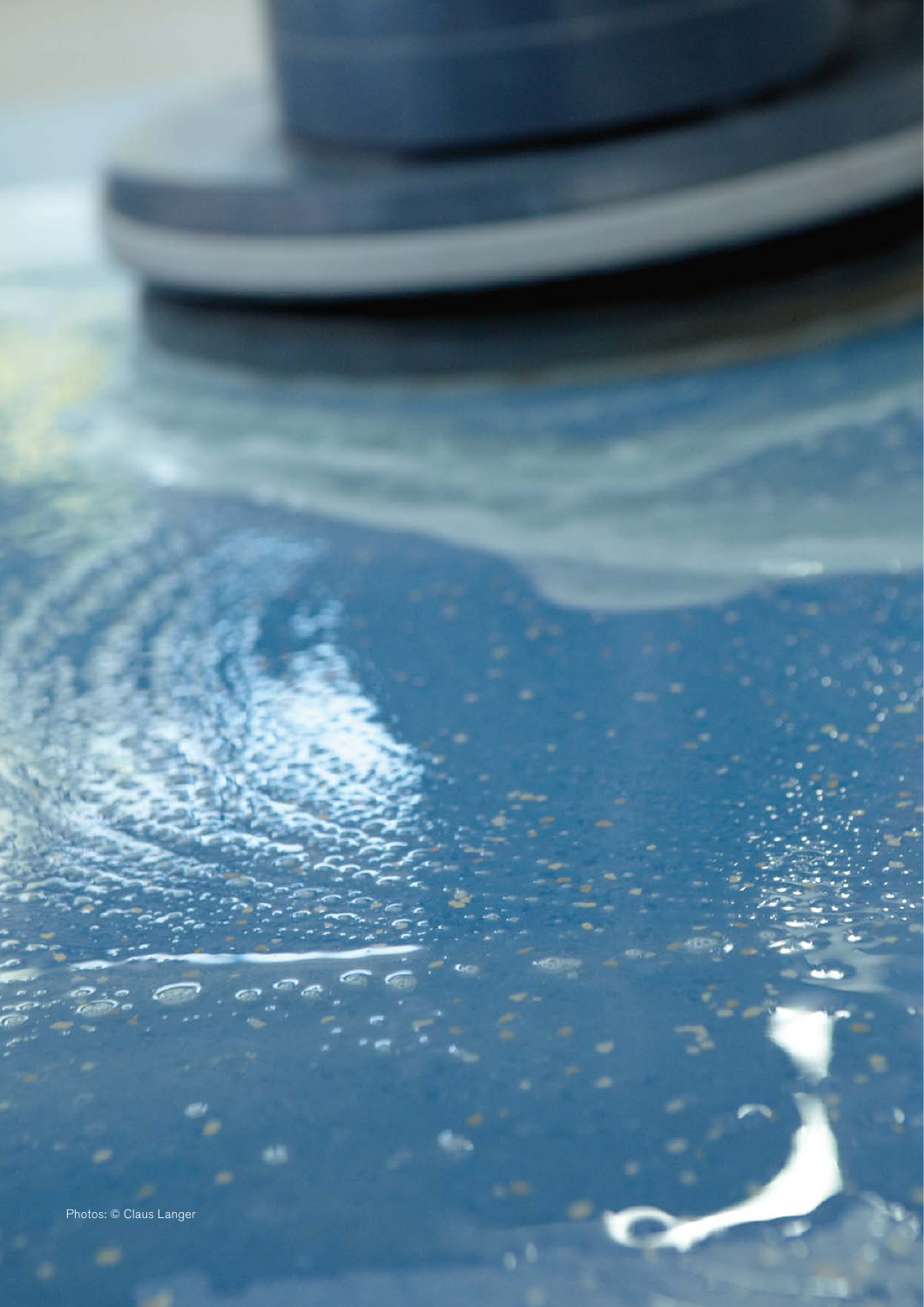## The cleaning system for economically and ecologically preserving the value of nora rubber floor coverings.

nora pads are floor cleaning disks that are impregnated with countless, microscopically small diamonds. The flooring is mechanically cleaned and polished – just with water and absolutely no chemicals at all. nora pads are suitable for day-to-day care as well as for repairing extremely soiled or damaged floorings. They can be used with most standard types of machine and are available in different sizes. nora pads were exclusively developed for norament® and noraplan® floor coverings.



Apply Water **Clean the flooring with nora pads** A clean result

### The unique advantages of nora pads and how you benefit from them:

nora pads only require water to clean the flooring: no chemicals, wax or polish.



Ecological and economic cleaning; the usual day-to-day cleaning procedure stays the same.

Preservation or enhancement of your investment throughout its entire life cycle.



No more costs for cleaning products.

nora pads are a consistent continuation of the nora one® philosophy, an economical and ecological solution for safeguarding the value of nora premium rubber floorings.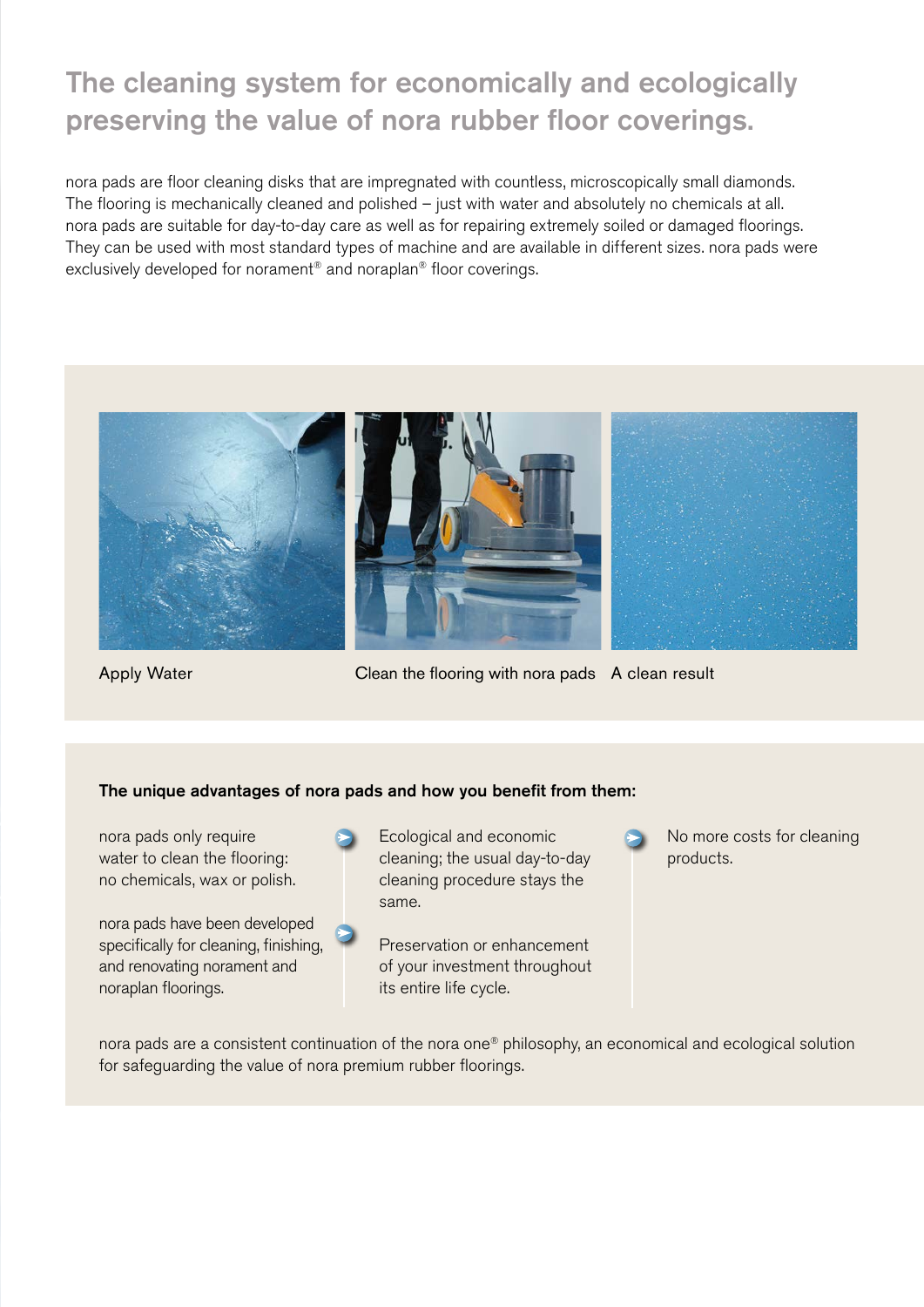## Four different pads. Four different applications.

Pad 0 is used for daily maintenance cleaning and polishing of structured noraplan floor coverings as well as noraplan uni, noraplan unita, noraplan ultra grip and norament floor coverings with two-tone surface.

Pad 1 is used for daily maintenance cleaning of smooth noraplan floor coverings as well as norament floor coverings with hammerblow or cubic structure. Floorings which have already been cleaned or freshly installed floorings can also be finished in a single operation.

**Pad 2** is suitable for scheduled or intensive intermediate cleaning of smooth noraplan floor coverings as well as norament floor coverings with hammerblow or cubic structure and thus creates the basis for the daily usage of Pad 1.

**Pad 3** removes coarse dirt as well as scratches on smooth noraplan floor coverings as well as norament floor coverings with hammerblow or cubic structure and is ideal during restoration work; in particular where satisfactory results can no longer be achieved using conventional cleaning measures.

nora pads can only be used for norament and noraplan floor coverings. They are not suitable for other resilient or laminated coverings.

Please see our website [www.nora.com](http://www.nora.com)  for more details on using nora pads.





Photos: © Claus Langer



Fully equipped for any job: nora pads in 4 strengths and 6 different sizes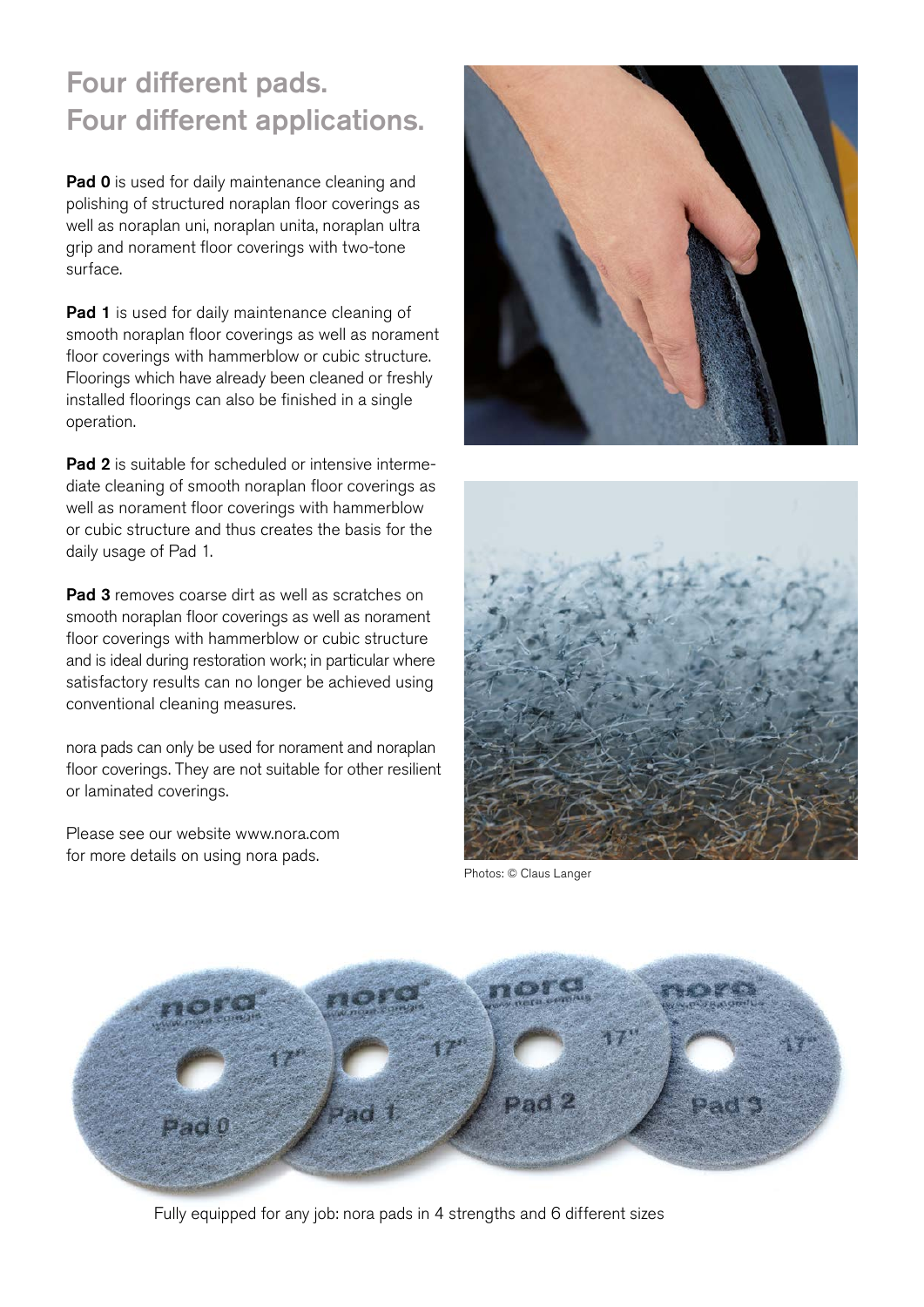

Cleaning. From daily care to intensive cleaning



Finishing. Clean coverings first and then polish to a high gloss



Refurbishment. Removing the most stubborn dirt and scratches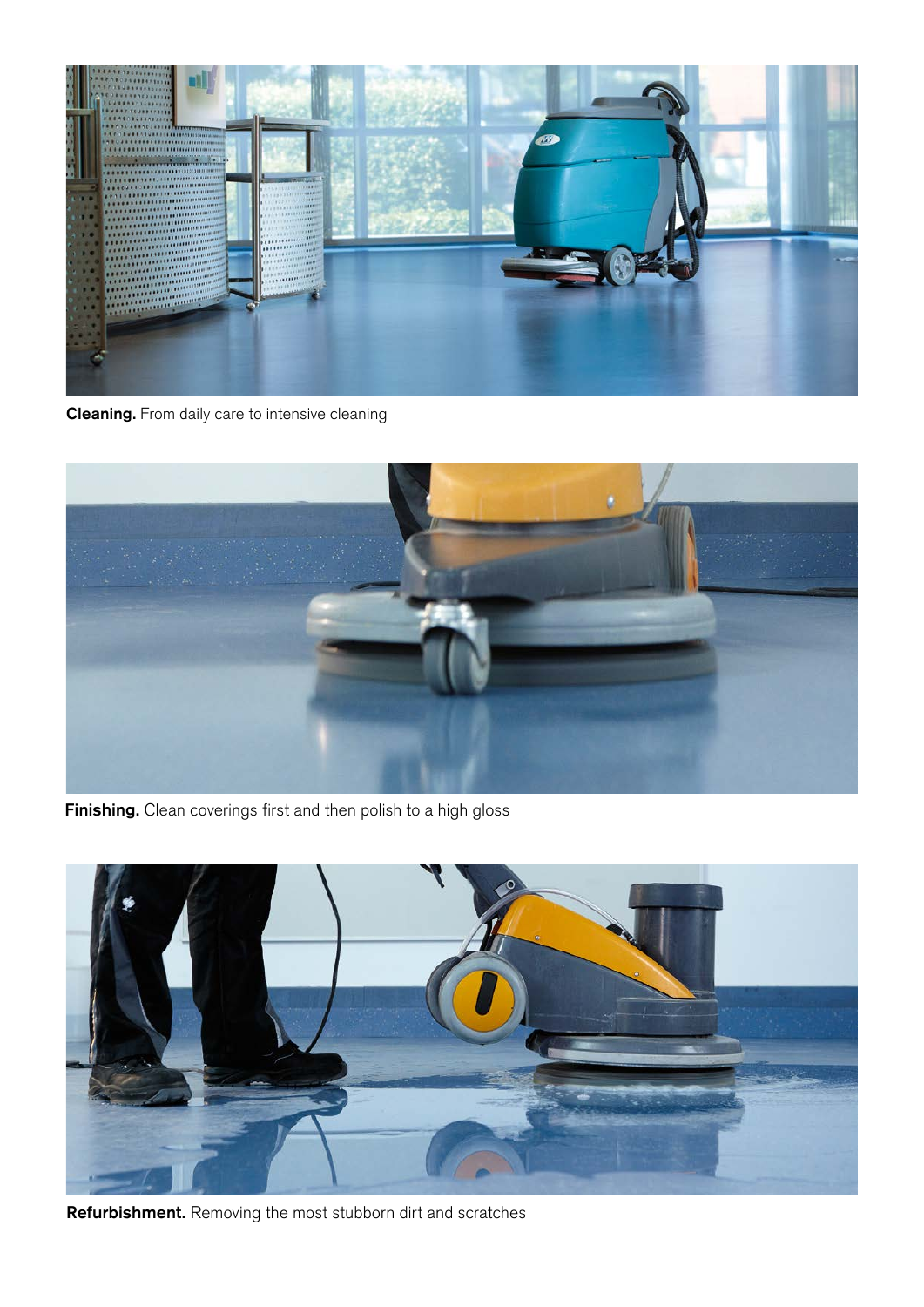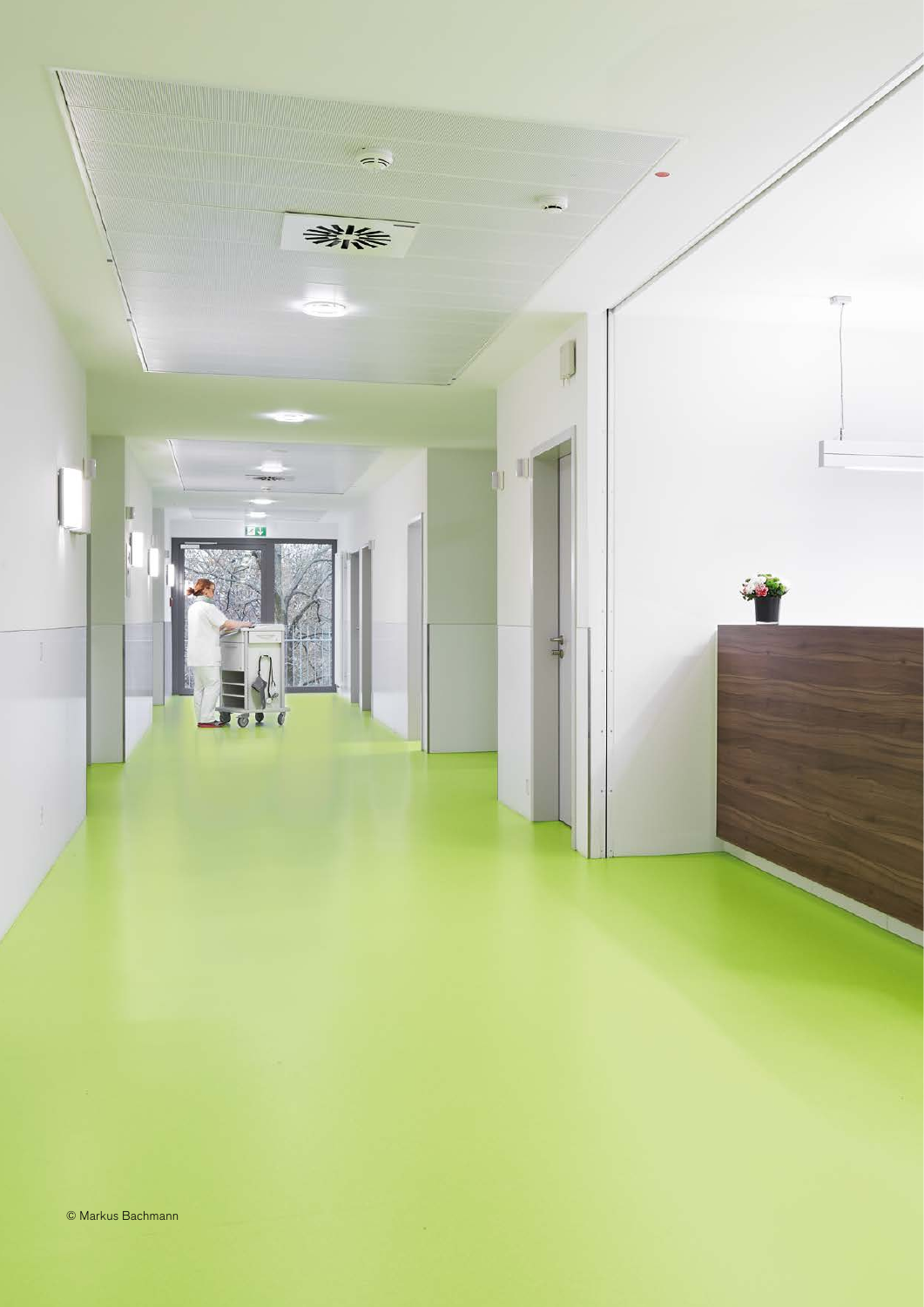## nora pads – the perfect complement to nora one.

nora pads are the perfect complement to nora one.

The combination of low-emission nora floor coverings with suitable floor installation products and flooring installers specially trained by nora form a certified complete system: nora one.

This low-emission complete system is certified in line with Indoor Air Comfort GOLD. This eliminates harmful interactions between the separate elements. The adhesives have also been awarded the Greenguard Gold certificate.

Our nora pads complete this all-in-one system range with a chemical-free cleaning and maintenance solution.

### The system design:



The nora one system  $-1$  Primer 2 Leveling compound 3 Adhesive 4 nora rubber floor covering

# nora@NE

For further information please refer to our nora one brochure and see our website: [www.nora.com](http://www.nora.com)